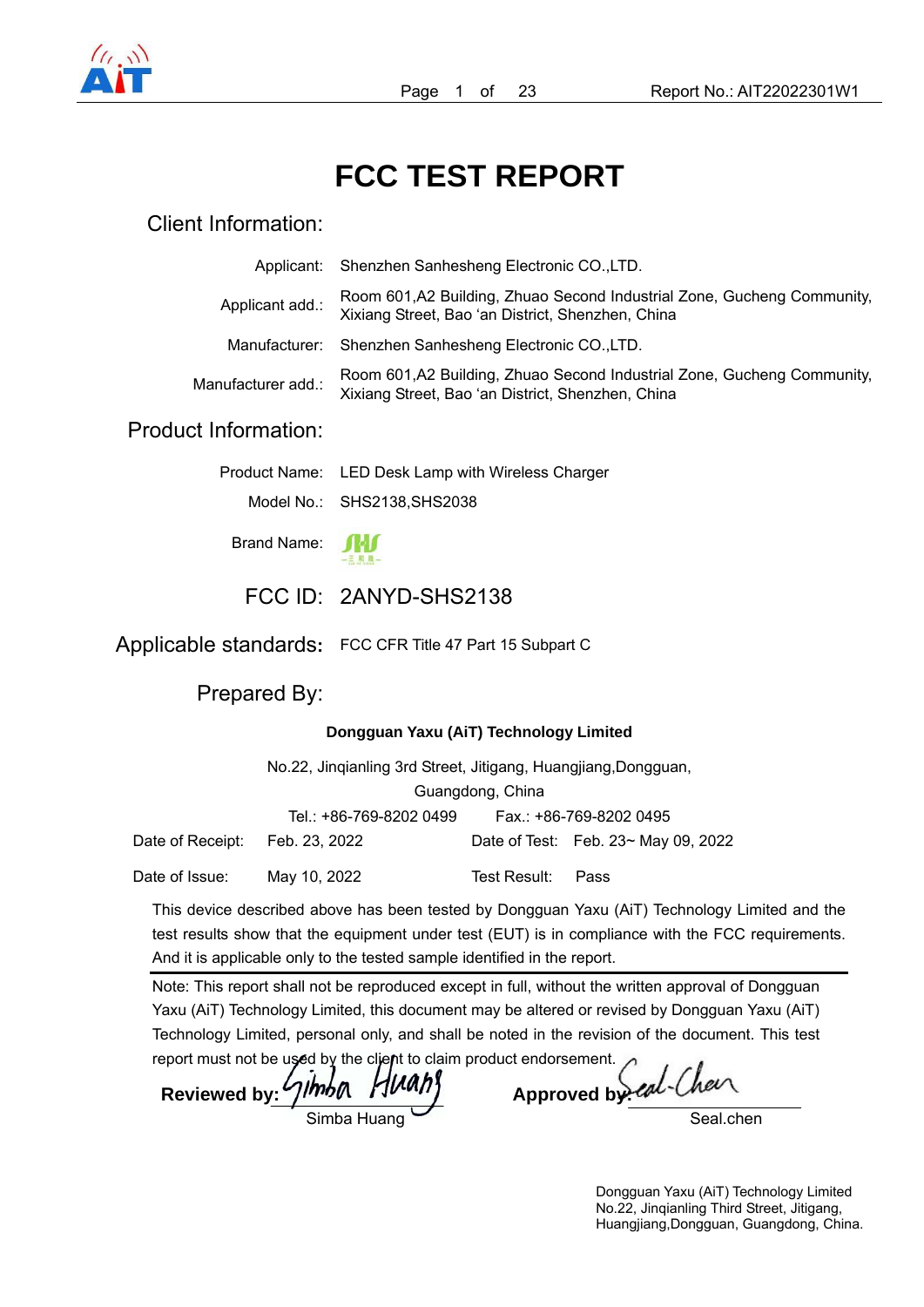

Page

#### **Contents**  $\mathbf 1$

|                         | <b>COVER PAGE</b> |  |
|-------------------------|-------------------|--|
| $\mathbf 1$             |                   |  |
| $\mathbf{2}$            |                   |  |
| 2.1                     |                   |  |
| 2.2                     |                   |  |
| $\overline{\mathbf{3}}$ |                   |  |
| 3.1                     |                   |  |
| 3.2                     |                   |  |
| 3.3                     |                   |  |
| $\boldsymbol{\Lambda}$  |                   |  |
| 4.1                     |                   |  |
| 4.2                     |                   |  |
| 4.3                     |                   |  |
| 4.4                     |                   |  |
| 5                       |                   |  |
| 6                       |                   |  |
| 6.1                     |                   |  |
| 6.2                     |                   |  |
| 6.3                     |                   |  |
| 6.4                     |                   |  |
| 6.5                     |                   |  |
| 6.6                     |                   |  |
| 6.7                     |                   |  |
| $\overline{7}$          |                   |  |
|                         |                   |  |
| 7.2                     |                   |  |
| 7.3                     |                   |  |
| 7.4                     |                   |  |
| 7.5                     |                   |  |
| 8                       |                   |  |
| 8.1                     |                   |  |
| 8.2                     |                   |  |
| 9                       |                   |  |
| 10                      |                   |  |

Dongguan Yaxu (AiT) Technology Limited<br>No.22, Jinqianling Third Street, Jitigang,<br>Huangjiang,Dongguan, Guangdong, China.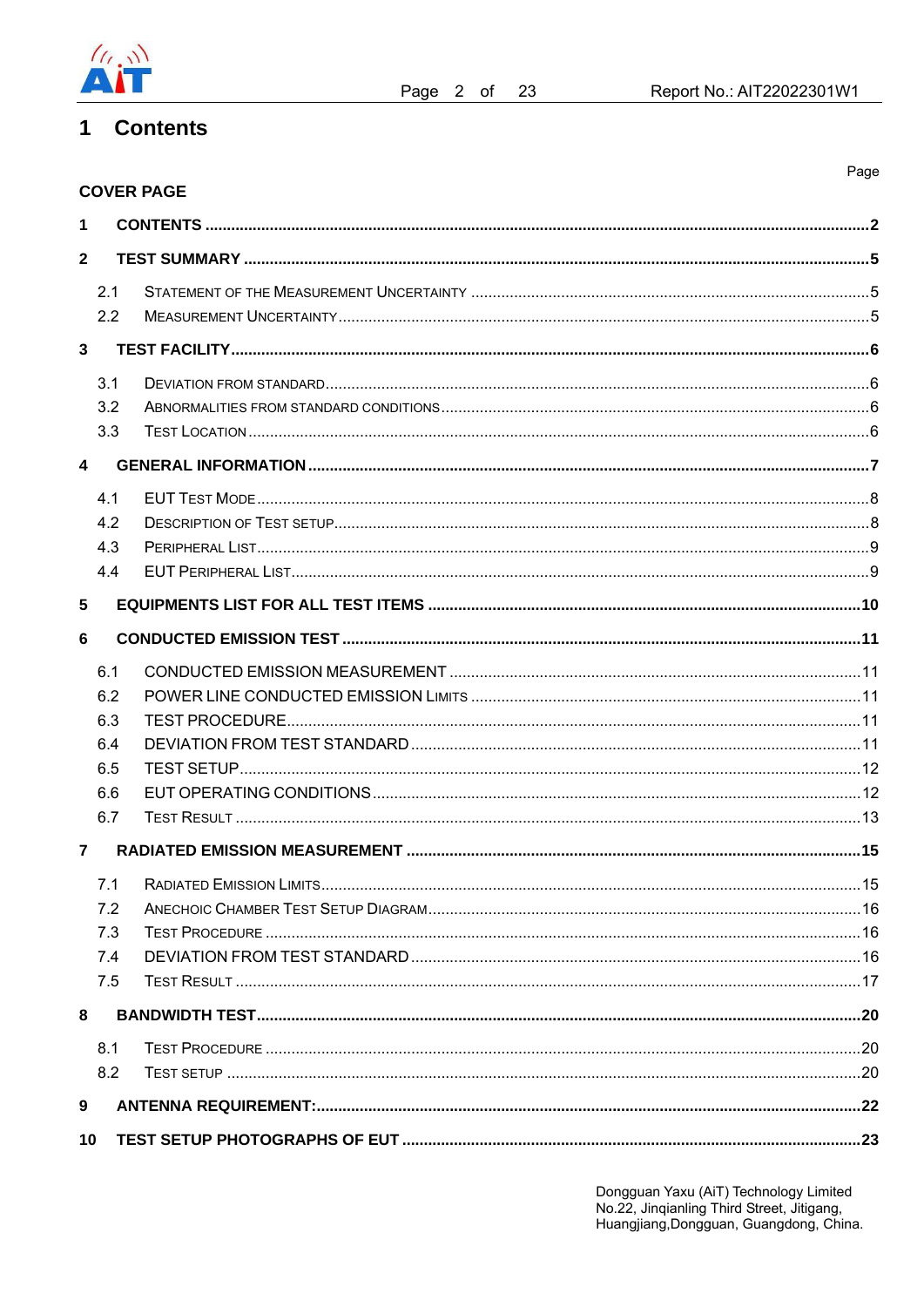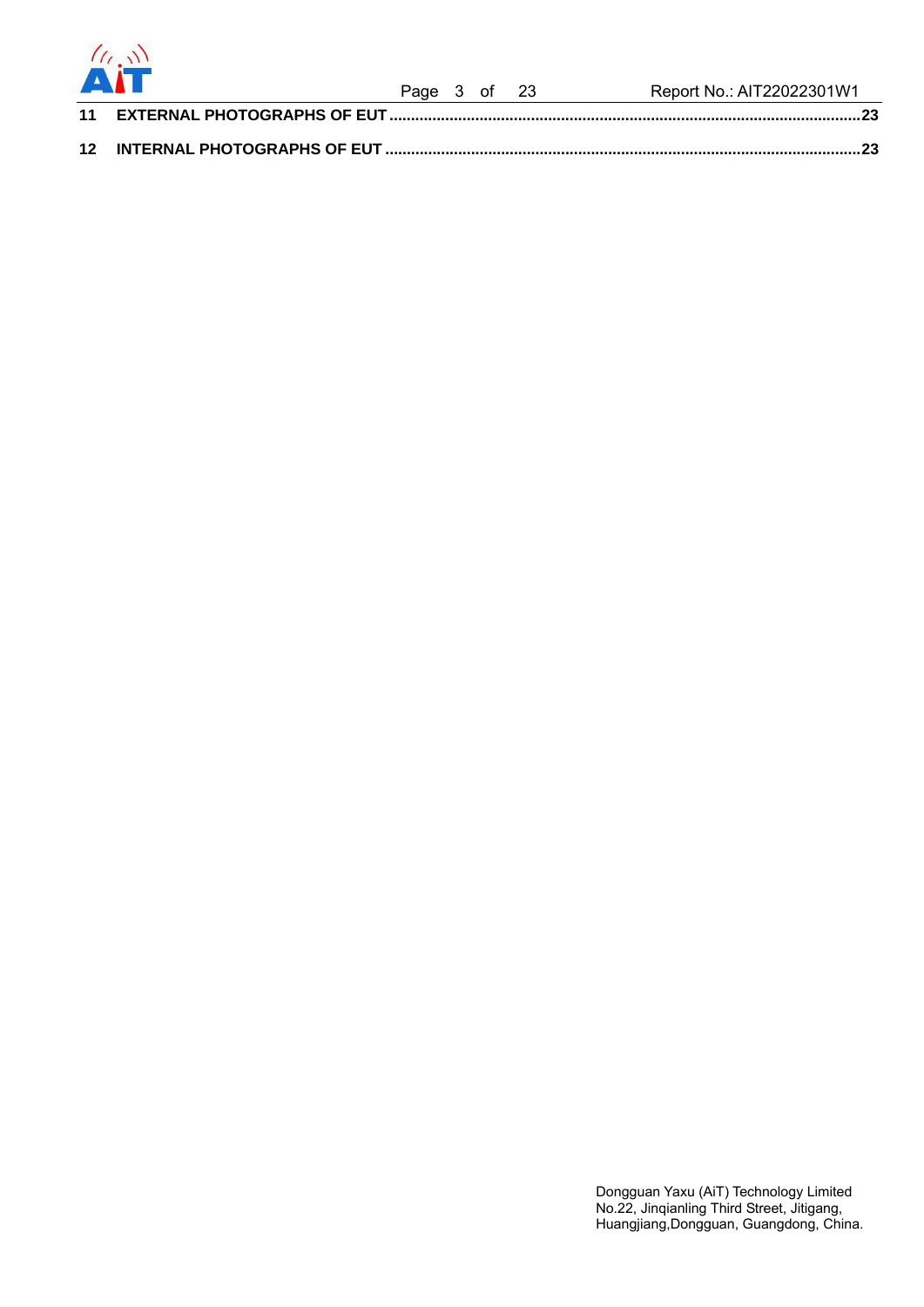

Page 4 of 23 Report No.: AIT22022301W1

**Revision History** 

| <b>Revision</b> | <b>Issue Date</b> | <b>Revisions</b> | Revised By |
|-----------------|-------------------|------------------|------------|
| 000             | May 10, 2022      | Initial Issue    | Seal Chen  |
|                 |                   |                  |            |
|                 |                   |                  |            |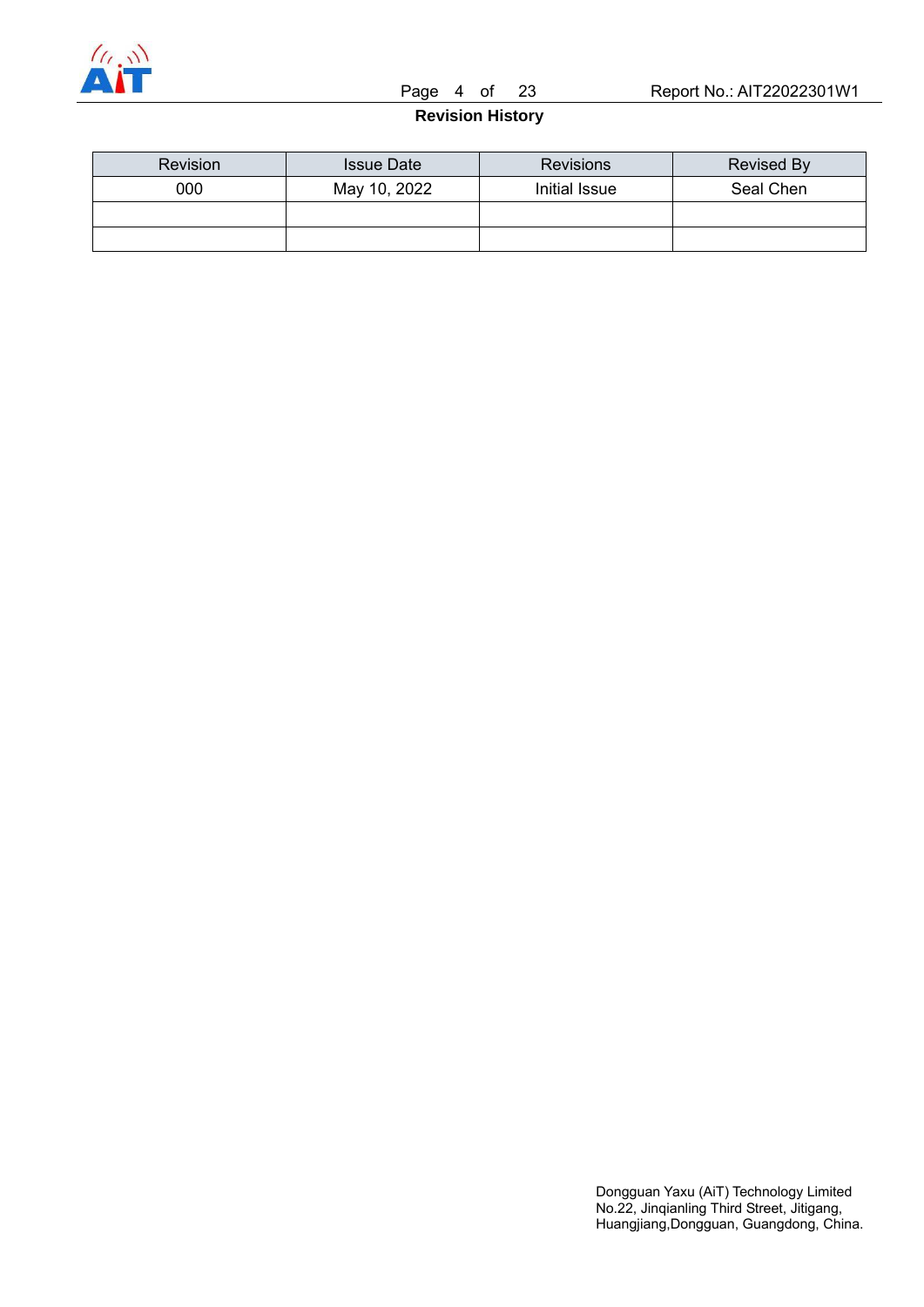

## **2 Test Summary**

| <b>Test Item</b>                 | <b>Section in CFR 47</b> | <b>Result</b> |
|----------------------------------|--------------------------|---------------|
| Antenna requirement              | 15.203                   | Pass          |
| AC Power Line Conducted Emission | 15.207                   | Pass          |
| Spurious Emission                | 15.209(a)(f)             | Pass          |
| 20dB Bandwidth                   | 15.215                   | Pass          |

*Note* 

- *1. Test according to ANSI C63.10:2013.*
- *2. The measurement uncertainty is not included in the test result.*
- *3. Test results in other test report (RF Exposure Evaluation Report)*

### **2.1 Statement of the Measurement Uncertainty**

The data and results referenced in this document are true and accurate. The reader is cautioned that there may be errors within the calibration limits of the equipment and facilities. The measurement uncertainty was calculated for all measurements listed in this test report acc. To CISPR 16 – 4 "Specification for radio disturbance and immunity measuring apparatus and methods – Part 4: Uncertainty in EMC Measurements" and is documented in the AiT quality system acc. To DIN EN ISO/IEC 17025. Furthermore, component and process variability of devices similar to that tested may result in additional deviation. The manufacturer has the sole responsibility of continued compliance of the device.

### **2.2 Measurement Uncertainty**

| Test Item                      | <b>Frequency Range</b>                                                                                     | <b>Measurement Uncertainty</b> | <b>Notes</b> |
|--------------------------------|------------------------------------------------------------------------------------------------------------|--------------------------------|--------------|
| <b>Radiated Emission</b>       | 0.009MHz-30MHz                                                                                             | 3.10dB                         | (1)          |
| <b>Radiated Emission</b>       | 30MHz-1GHz                                                                                                 | 3.75dB                         |              |
| <b>Radiated Emission</b>       | 1GHz-18GHz                                                                                                 | 3.88dB                         |              |
| <b>Radiated Emission</b>       | 18GHz-40GHz                                                                                                | 3.88dB                         | (1)          |
| <b>AC Power Line Conducted</b> | $0.15$ MHz ~ 30MHz                                                                                         | 1.20dB                         |              |
| Emission                       |                                                                                                            |                                | (1)          |
|                                | Note $(1)$ : The measurement uncertainty is for coverage factor of $k=2$ and a level of confidence of 95%. |                                |              |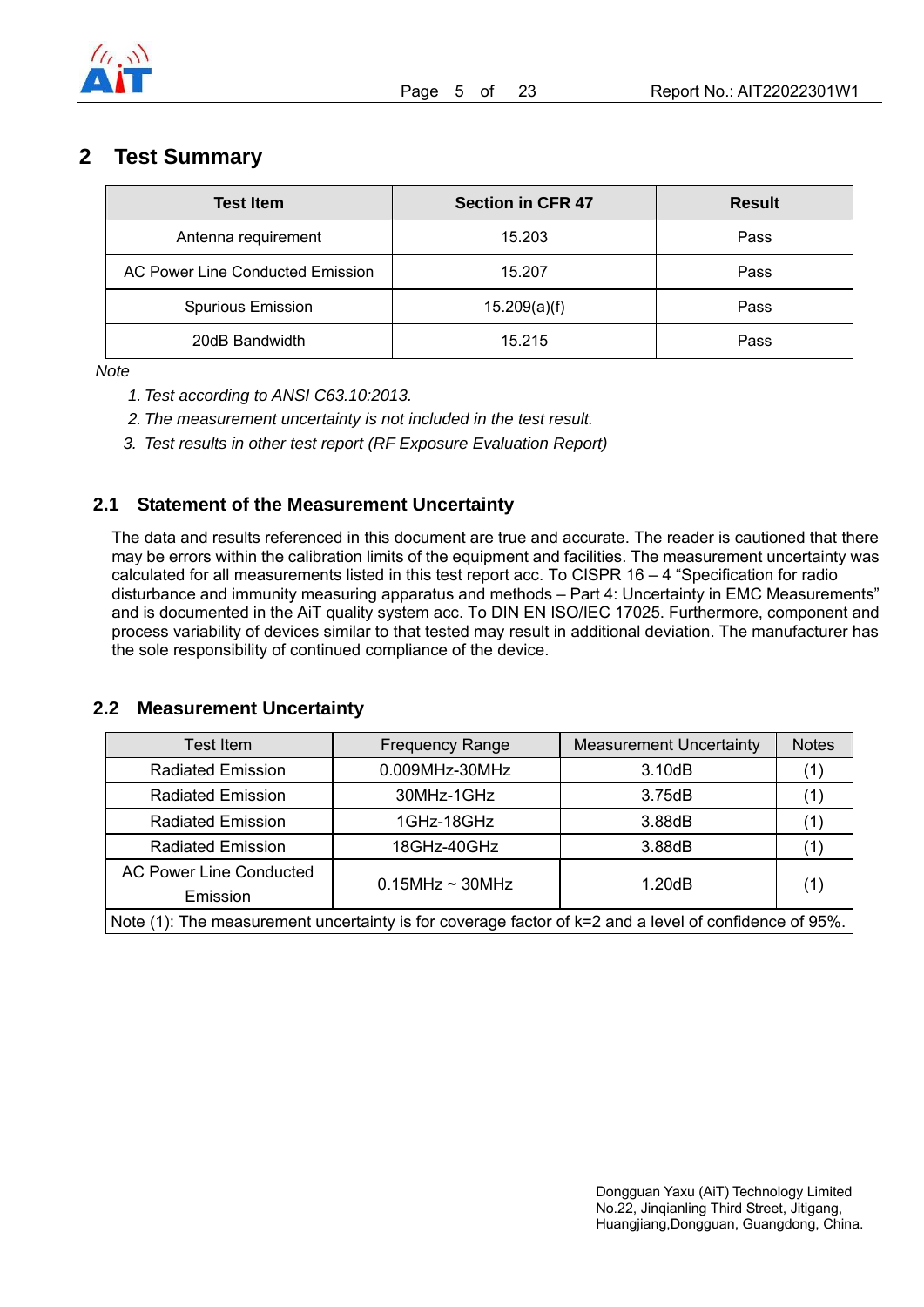

## **3 Test Facility**

### **The test facility is recognized, certified or accredited by the following organizations: .CNAS- Registration No: L6177**

Dongguan Yaxu (AiT) technology Limited is accredited to ISO/IEC 17025:2017 general Requirements for the competence of testing and calibration laboratories (CNAS-CL01 Accreditation Criteria for the competence of testing and calibration laboratories) on Aug.04, 2020

#### **FCC-Registration No.: 703111 Designation Number: CN1313**

Dongguan Yaxu (AiT) technology Limited has been registered and fully described in a report filed with the (FCC) Federal Communications Commission. The acceptance letter from the FCC is maintained in our files.

#### **IC —Registration No.: 6819A CAB identifier: CN0122**

The 3m Semi-anechoic chamber of Dongguan Yaxu (AiT) technology Limited has been registered by Certification and Engineering Bureau of Industry Canada for radio equipment testing with Registration No.: 6819A

#### **A2LA-Lab Cert. No.: 6317.01**

Dongguan Yaxu (AiT) technology Limited has been accredited by A2LA for technical competence in the field of electrical testing, and proved to be in compliance with ISO/IEC 17025: 2017 General Requirements for the Competence of Testing and Calibration Laboratories and any additional program requirements in the identified field of testing.

## **3.1 Deviation from standard**

None

### **3.2 Abnormalities from standard conditions**

None

## **3.3 Test Location**

#### **Dongguan Yaxu (AiT) Technology Limited**

Address: No.22, Jinqianling 3rd Street, Jitigang, Huangjiang,Dongguan, Guangdong, China

Tel.: +86-769-8202 0499

Fax.: +86-769-8202 0495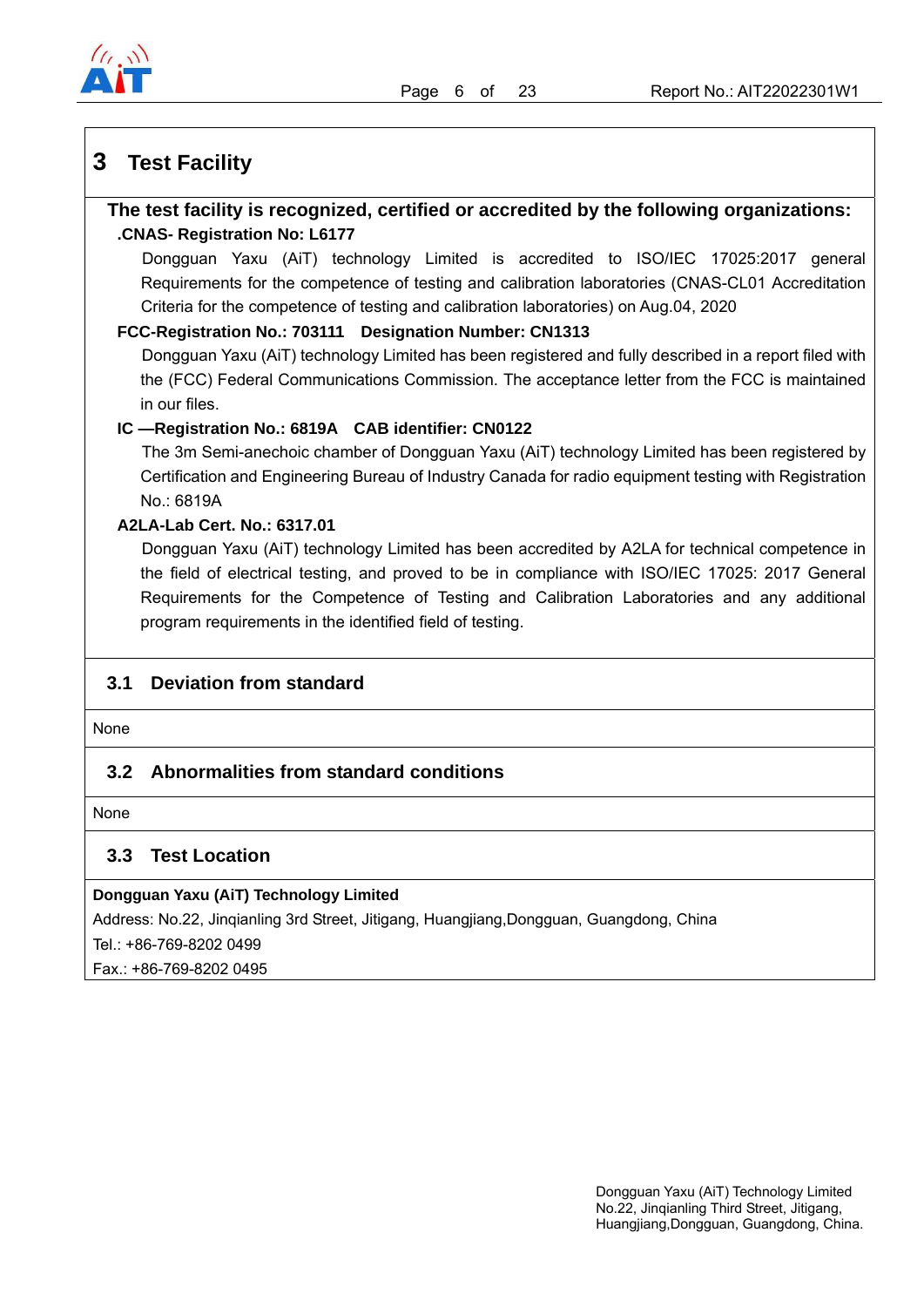

## **4 General Information**

| <b>EUT Name:</b>       | LED Desk Lamp with Wireless Charger                                                                                  |
|------------------------|----------------------------------------------------------------------------------------------------------------------|
| Model No:              | <b>SHS2138</b>                                                                                                       |
| Serial Model:          | <b>SHS2038</b>                                                                                                       |
| Test sample(s) ID:     | 22022311                                                                                                             |
| Sample(s) Status:      | Engineer sample                                                                                                      |
| Serial No.:            | N/A                                                                                                                  |
| Operation frequency:   | 111kHz-205kHz                                                                                                        |
| Modulation Technology: | <b>FSK</b>                                                                                                           |
| Antenna Type:          | loop coil Antenna                                                                                                    |
| Antenna gain:          | 0dBi                                                                                                                 |
| Hardware version.:     | N/A                                                                                                                  |
| Software version.:     | N/A                                                                                                                  |
| Power supply:          | Input:5V2A,9V1.67A                                                                                                   |
|                        | Output:10W(Backward compatible 7.5W and 5W)/5W                                                                       |
| Model different:       | Different product appearance.                                                                                        |
| Note:                  | For a more detailed features description, please refer to the manufacturer's<br>specifications or the User's Manual. |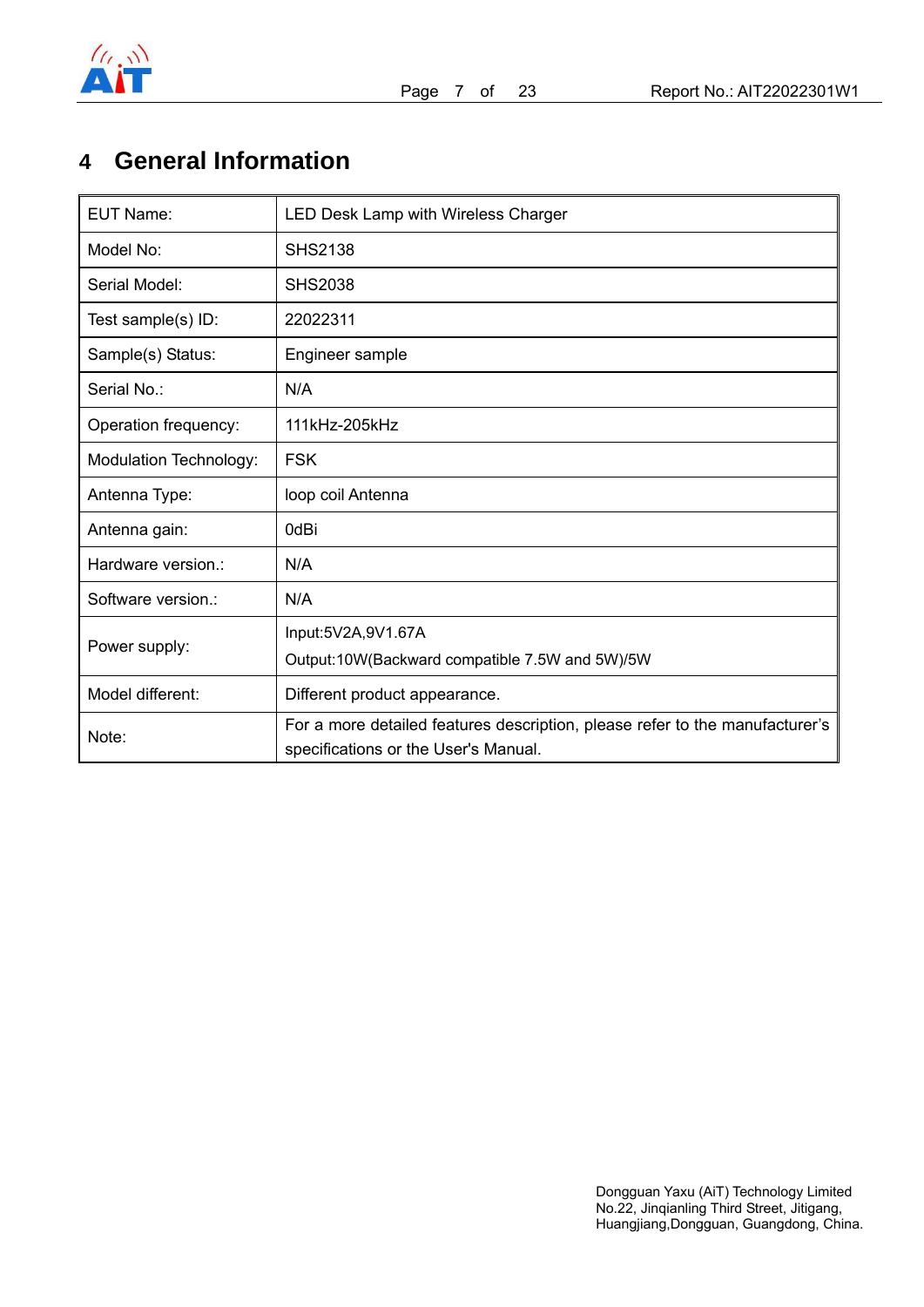

## **4.1 EUT Test Mode**

| Mode 1 | Test the EUT in wireless charge mode. |
|--------|---------------------------------------|
| Mode 2 | Test the EUT in idle mode.            |

## **4.2 Description of Test setup**

EUT was tested in normal configuration (Please See following Block diagram)

| 1. Block diagram of EUT configuration |            |         |              |  |
|---------------------------------------|------------|---------|--------------|--|
| Mode 1:                               |            |         |              |  |
|                                       | Load       |         |              |  |
|                                       | <b>EUT</b> | Adapter | AC 120V/60Hz |  |
|                                       |            |         |              |  |
|                                       |            |         |              |  |
|                                       |            |         |              |  |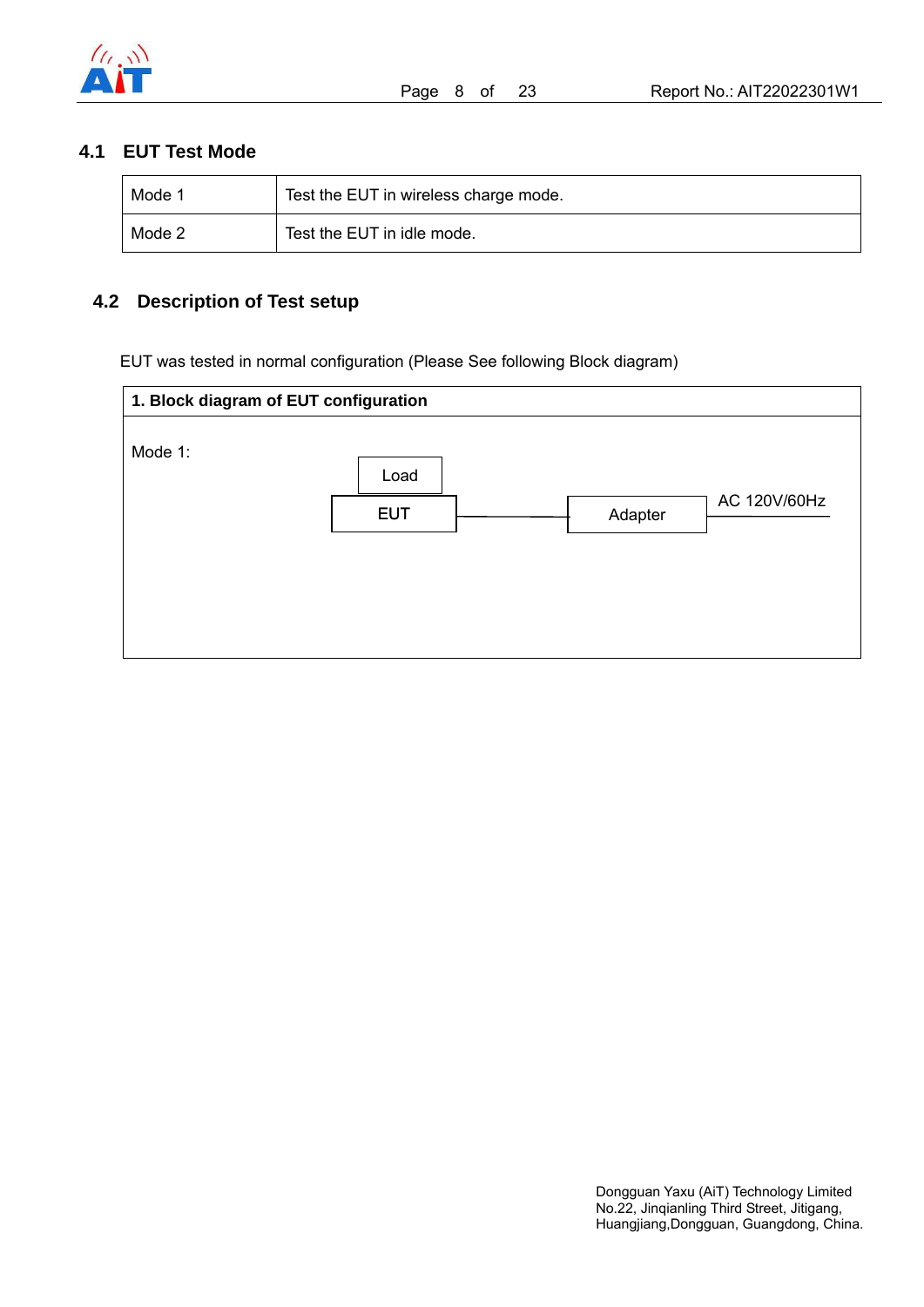

## **4.3 Peripheral List**

| N<br>о.        | <b>Equipment</b> | <b>Manufacturer</b> | Model No. | Serial No. | Power cord | signal cable |
|----------------|------------------|---------------------|-----------|------------|------------|--------------|
| 1              | Adapter          | Salcom              | V2321     | N/A        | N/A        | N/A          |
| $\overline{2}$ | Mobile<br>Iphone | iphone              | N/A       | Iphone 11  | N/A        | N/A          |

## **4.4 EUT Peripheral List**

| No. | Equipment | Manufacturer | <b>EMC</b><br>Compliance | Model No. | Serial No. | Power cord | signal cable |
|-----|-----------|--------------|--------------------------|-----------|------------|------------|--------------|
|     | N/A       | N/A          | N/A                      | N/A       | N/A        | N/A        | N/A          |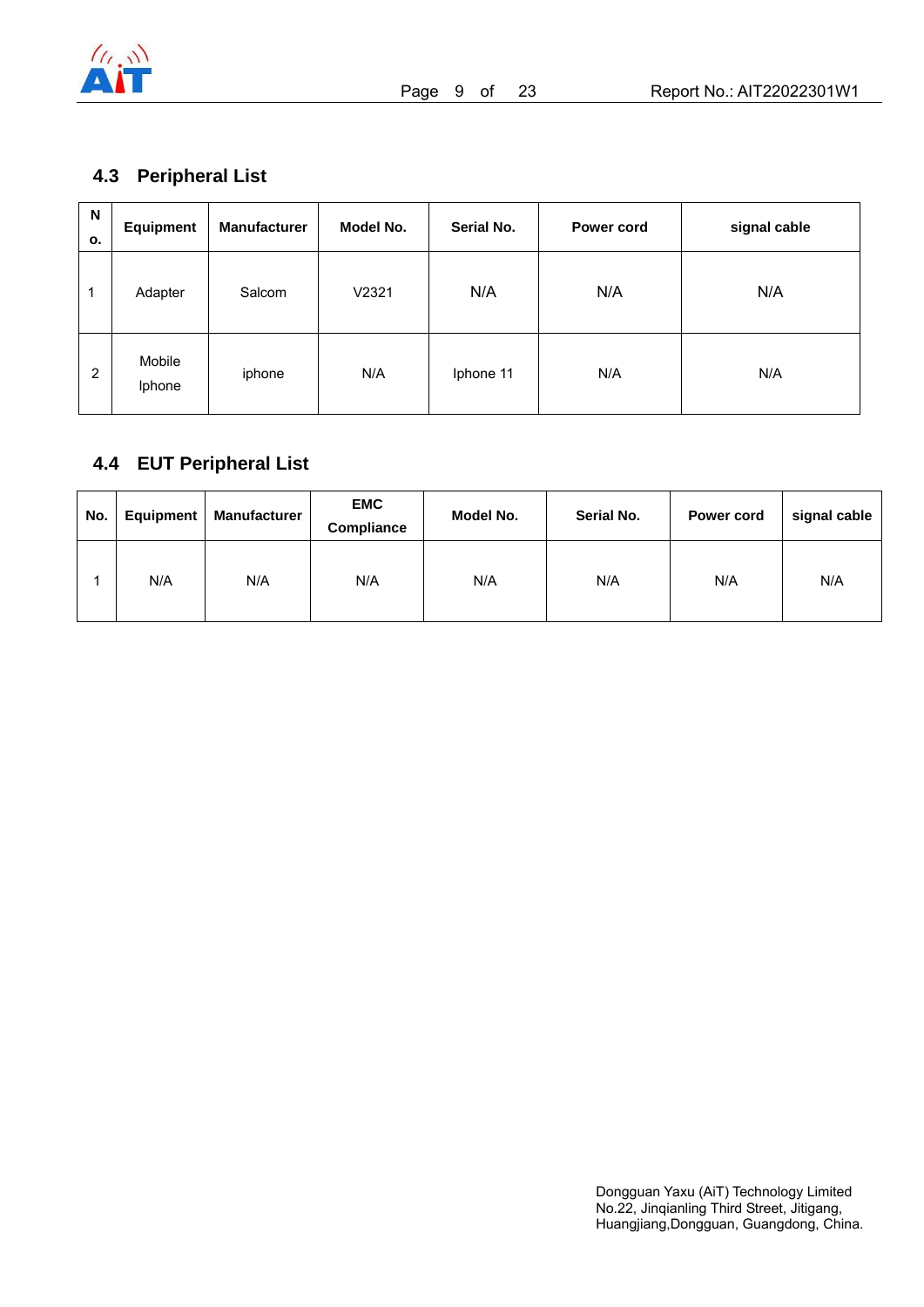

## **5 Equipments List for All Test Items**

| No             | <b>Test Equipment</b>                         | <b>Manufacturer</b> | <b>Model No</b>     | <b>Serial No</b>           | <b>Cal. Date</b> | <b>Cal. Due Date</b> |
|----------------|-----------------------------------------------|---------------------|---------------------|----------------------------|------------------|----------------------|
| 1              | Spectrum Analyzer                             | <b>R&amp;S</b>      | <b>FSV40</b>        | 101470                     | 2021.08.30       | 2022.08.29           |
| $\overline{c}$ | EMI Measuring<br>Receiver                     | R&S                 | <b>ESR</b>          | 101660                     | 2021.08.30       | 2022.08.29           |
| 3              | Low Noise Pre Amplifier                       | <b>HP</b>           | <b>HP8447E</b>      | 1937A01855                 | 2021.08.30       | 2022.08.29           |
| 4              | Low Noise Pre Amplifier                       | Tsj                 | MLA-0120-A02-<br>34 | 2648A04738                 | 2021.08.30       | 2022.08.29           |
| 5              | Passive Loop                                  | <b>ETS</b>          | 6512                | 00165355                   | 2020.09.05       | 2022.09.04           |
| 6              | <b>TRILOG Super</b><br>Broadband test Antenna | <b>SCHWARZBECK</b>  | <b>VULB9160</b>     | 9160-3206                  | 2021.08.29       | 2024.08.28           |
| $\overline{7}$ | Broadband Horn Antenna                        | <b>SCHWARZBECK</b>  | BBHA9120D           | 452                        | 2021.08.29       | 2024.08.28           |
| 8              | SHF-EHF Horn Antenna<br>15-40GHz              | <b>SCHWARZBECK</b>  | <b>BBHA9170</b>     | BBHA917036<br>7d           | 2020.11.24       | 2023.11.23           |
| 9              | <b>EMI Test Receiver</b>                      | <b>R&amp;S</b>      | <b>ESCI</b>         | 100124                     | 2021.08.30       | 2022.08.29           |
| 10             | <b>LISN</b>                                   | Kyoritsu            | <b>KNW-242</b>      | 8-837-4                    | 2021.08.30       | 2022.08.29           |
| 11             | <b>LISN</b>                                   | <b>R&amp;S</b>      | ESH3-Z2             | 0357.8810.54-<br>101161-S2 | 2021.08.30       | 2022.08.29           |
| 12             | Pro.Temp&Humi.chamber                         | <b>MENTEK</b>       | MHP-150-1C          | MAA0811250<br>1            | 2021.08.30       | 2022.08.29           |
| 13             | <b>RF Automatic Test</b><br>system            | MW                  | MW100-RFCB          | 21033016                   | 2021.08.30       | 2022.08.29           |
| 14             | Signal Generator                              | Agilent             | N5182A              | MY50143009                 | 2021.08.30       | 2022.08.29           |
| 15             | <b>Wideband Radio</b><br>communication tester | R&S                 | <b>CMW500</b>       | 1201.0002K5<br>$\mathsf 0$ | 2021.08.30       | 2022.08.29           |
| 16             | <b>RF Automatic Test</b><br>system            | <b>MW</b>           | MW100-RFCB          | 21033016                   | 2021.08.30       | 2022.08.29           |
| 17             | DC power supply                               | ZHAOXIN             | RXN-305D-2          | 2807000255<br>9            | N/A              | N/A                  |
| 18             | <b>RE Software</b>                            | EZ                  | EZ-EMC_RE           | Ver.AIT-03A                | N/A              | N/A                  |
| 19             | <b>CE Software</b>                            | EZ                  | EZ-EMC_CE           | Ver.AIT-03A                | N/A              | N/A                  |
| 20             | RF Software                                   | MW                  | MTS 8310            | 2.0.0.0                    | N/A              | N/A                  |
| 21             | temporary antenna<br>connector(Note)          | <b>NTS</b>          | R001                | N/A                        | N/A              | N/A                  |

Dongguan Yaxu (AiT) Technology Limited No.22, Jinqianling Third Street, Jitigang, Huangjiang,Dongguan, Guangdong, China.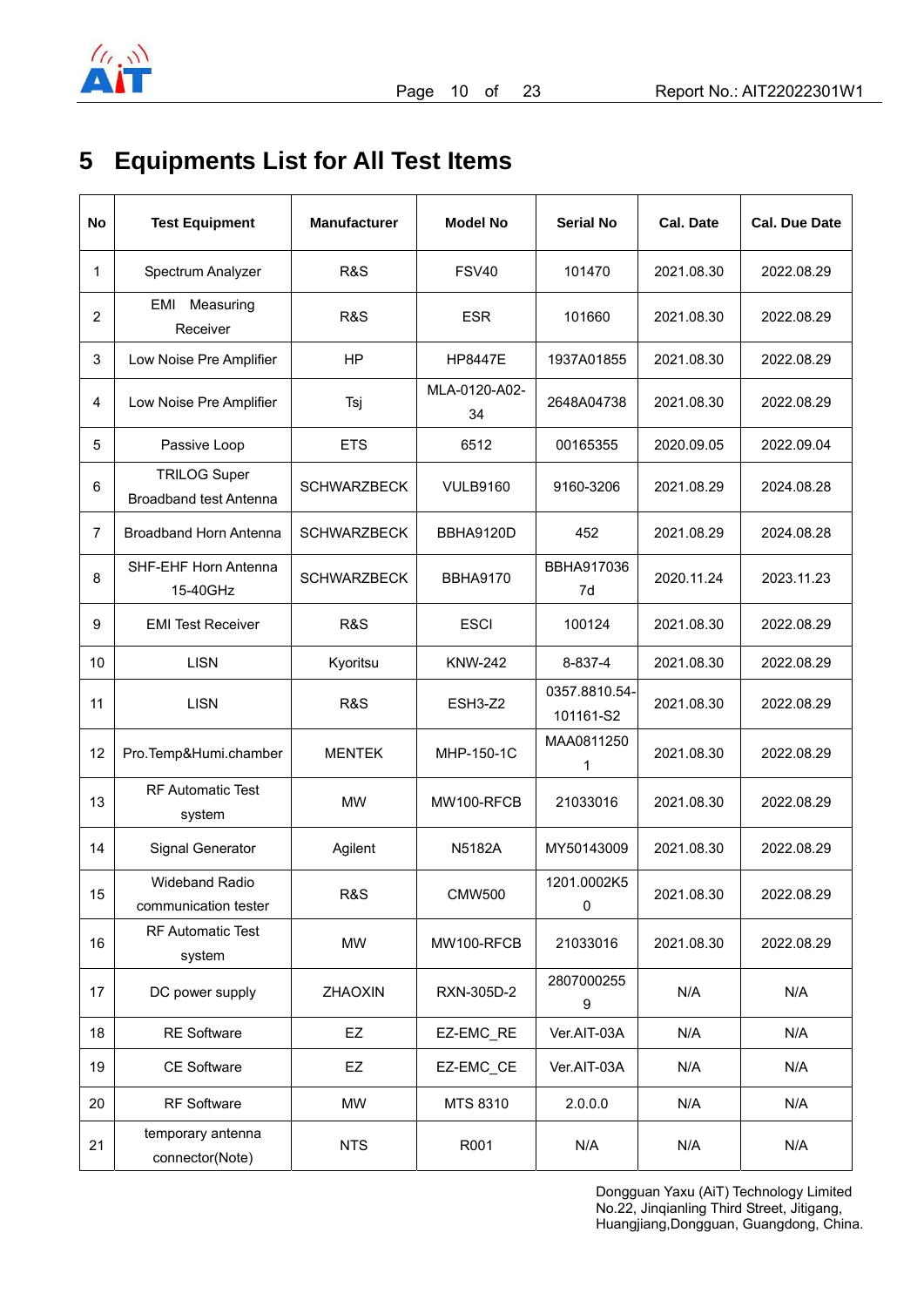

## **6 CONDUCTED EMISSION TEST**

## **6.1 CONDUCTED EMISSION MEASUREMENT**

| Test Requirement:                     | FCC Part15 C Section 15.207          |
|---------------------------------------|--------------------------------------|
| Test Method:                          | ANSI C63.10:2013                     |
| Test Frequency Range: 150KHz to 30MHz |                                      |
| Receiver setup:                       | RBW=9KHz, VBW=30KHz, Sweep time=auto |

## **6.2 POWER LINE CONDUCTED EMISSION Limits**

| <b>FREQUENCY (MHz)</b> | Limit (dBuV) | Standard    |            |
|------------------------|--------------|-------------|------------|
|                        | Quas -peak   | Average     |            |
| $0.15 - 0.5$           | $66 - 56$ *  | $56 - 46$ * | <b>FCC</b> |
| $0.50 - 5.0$           | 56.00        | 46.00       | <b>FCC</b> |
| $5.0 - 30.0$           | 60.00        | 50.00       | <b>FCC</b> |

Note:

(1) \*Decreases with the logarithm of the frequency.

## **6.3 TEST PROCEDURE**

- a. The EUT was placed 0.8 meters from the horizontal ground plane with EUT being connected to the power mains through a line impedance stabilization network (LISN). All other support equipments powered from additional LISN(s). The LISN provide 50 Ohm/ 50uH of coupling impedance for the measuring instrument.
- $h$  Interconnecting cables that hang closer than 40 cm to the ground plane shall be folded back and forth in the center forming a bundle 30 to 40 cm long.
- $c.$  I/O cables that are not connected to a peripheral shall be bundled in the center. The end of the cable may be terminated, if required, using the correct terminating impedance. The overall length shall not exceed 1 m.
- d. LISN at least 80 cm from nearest part of EUT chassis.
- e. For the actual test configuration, please refer to the related Item –EUT Test Photos.

## **6.4 DEVIATION FROM TEST STANDARD**

No deviation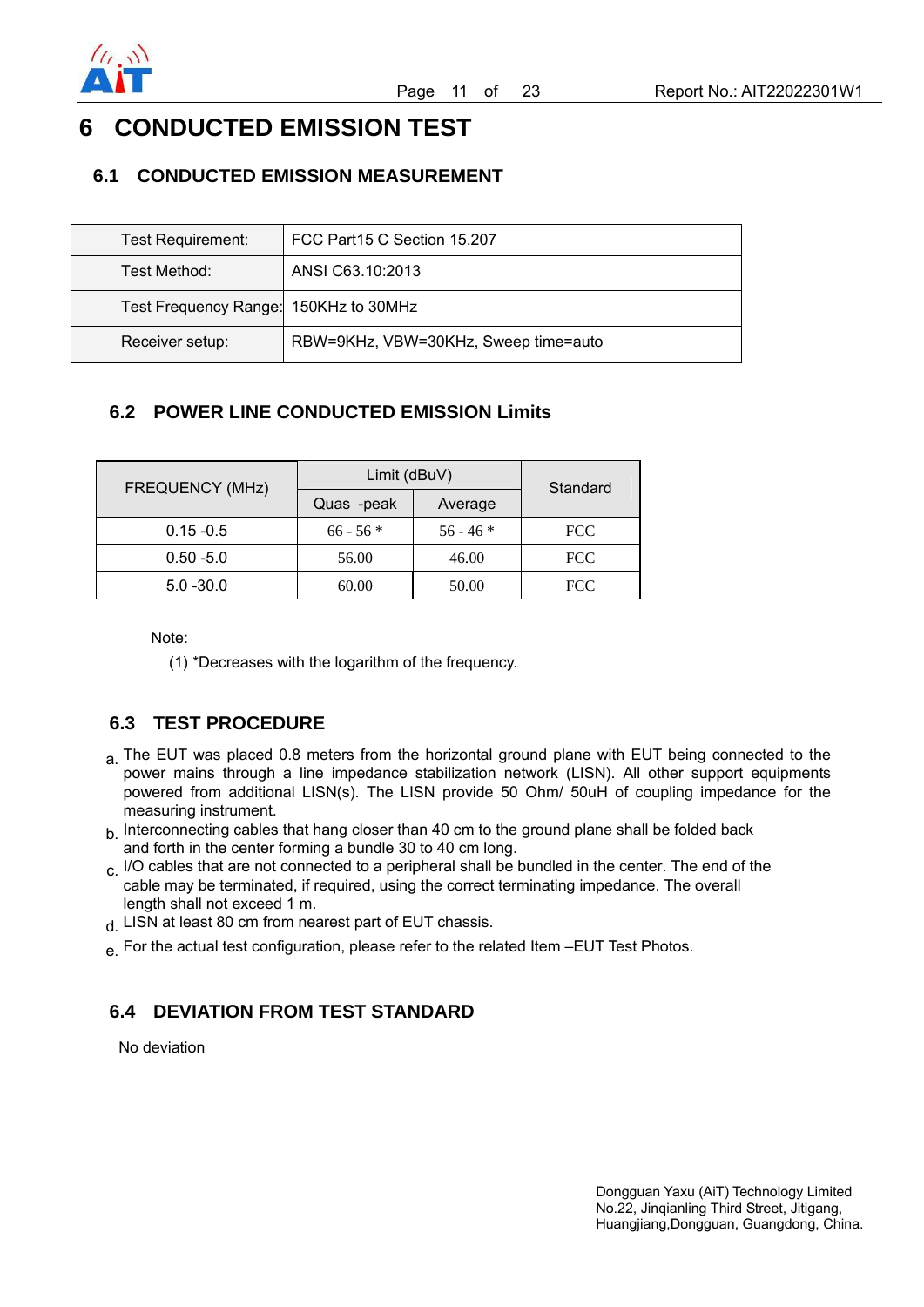

#### **6.5 TEST SETUP**



## **6.6 EUT OPERATING CONDITIONS**

The EUT was configured for testing in a typical fashion (as a customer would normally use it). The EUT has been programmed to continuously transmit during test. This operating condition was tested and used to collect the included data.

We pretest AC 120V and AC 230V, the worst voltage was AC 120V and the data recording in the report.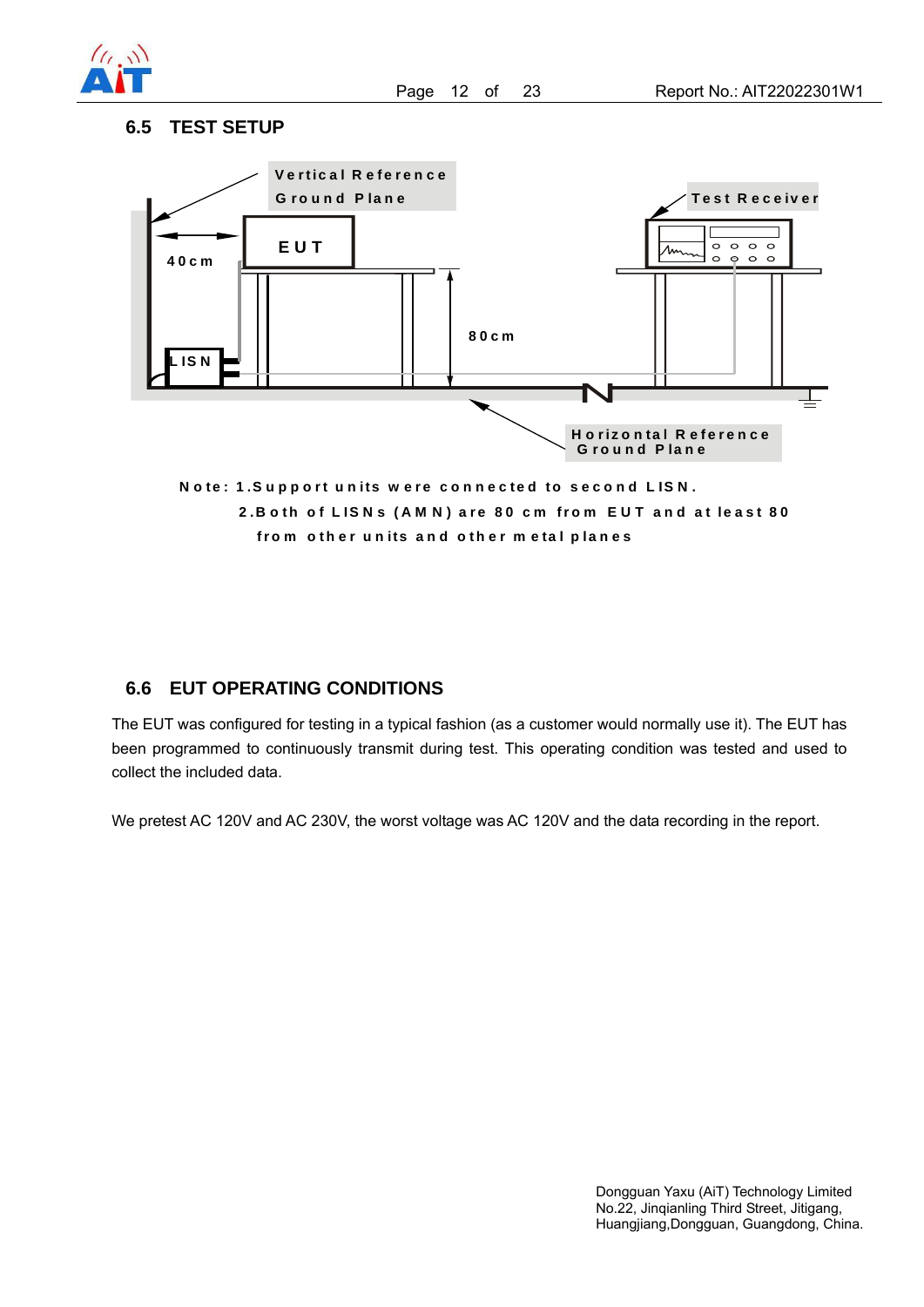

### **6.7 Test Result**

| Temperature:   | $123.5^{\circ}$ C   | Relative Humidity: | $152.3\%$ |
|----------------|---------------------|--------------------|-----------|
| Pressure:      | 1101kPa             | Phase:             |           |
| Test Voltage : | <b>AC 120V/60Hz</b> |                    |           |



#### Notes:

1.An initial pre-scan was performed on the line and neutral lines with peak detector.

2.Quasi-Peak and Average measurement were performed at the frequencies with maximized peak emission.

3.Mesurement Level = Reading level + Correct Factor

Dongguan Yaxu (AiT) Technology Limited No.22, Jinqianling Third Street, Jitigang, Huangjiang,Dongguan, Guangdong, China.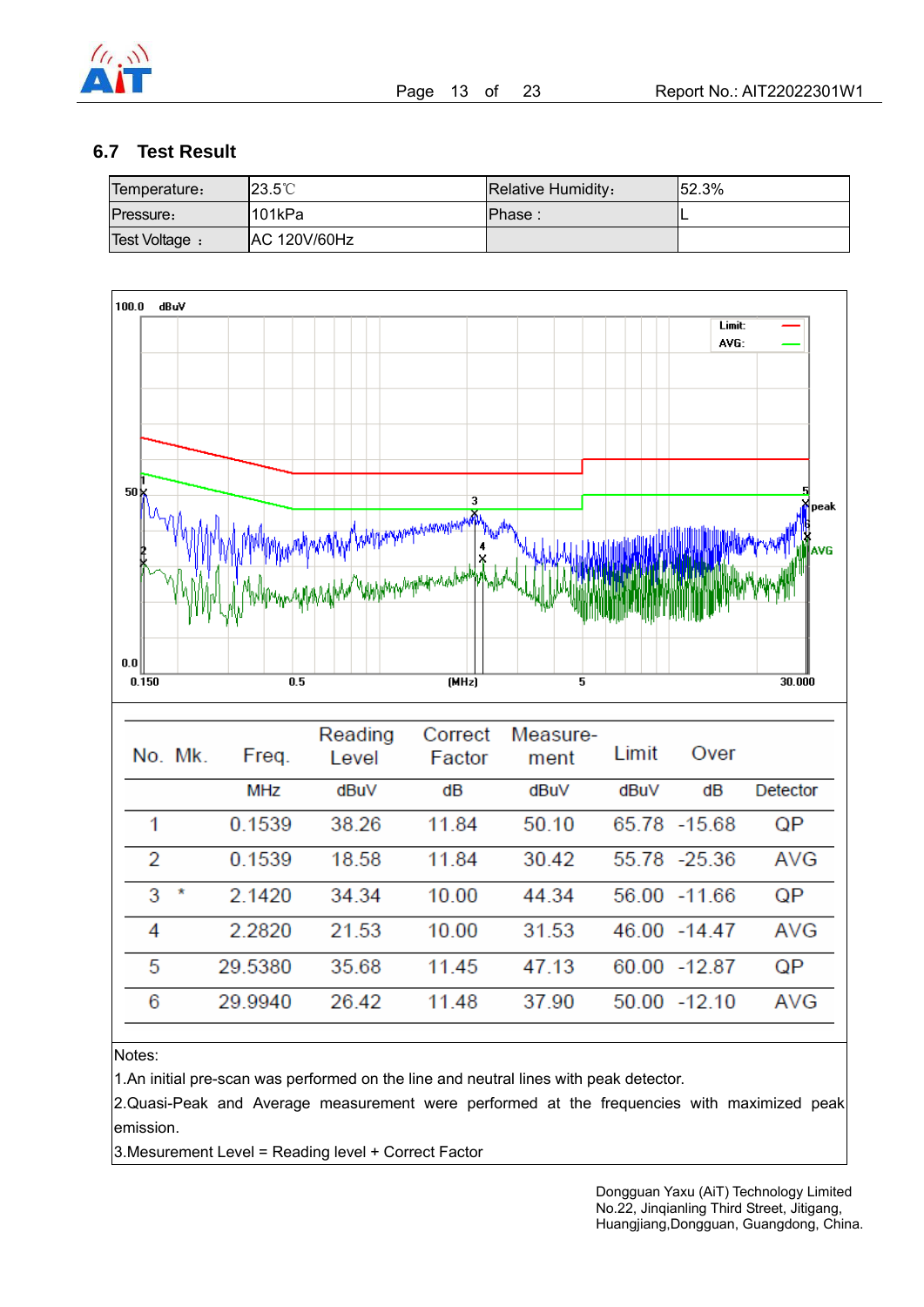

Page 14 of 23 Report No.: AIT22022301W1

| Temperature:   | 123.5℃       | Relative Humidity: | 152.3% |
|----------------|--------------|--------------------|--------|
| Pressure:      | 101kPa       | Phase:             | N      |
| Test Voltage : | AC 120V/60Hz |                    |        |



Notes:

1.An initial pre-scan was performed on the line and neutral lines with peak detector.

2.Quasi-Peak and Average measurement were performed at the frequencies with maximized peak emission. 3.Mesurement Level = Reading level + Correct Factor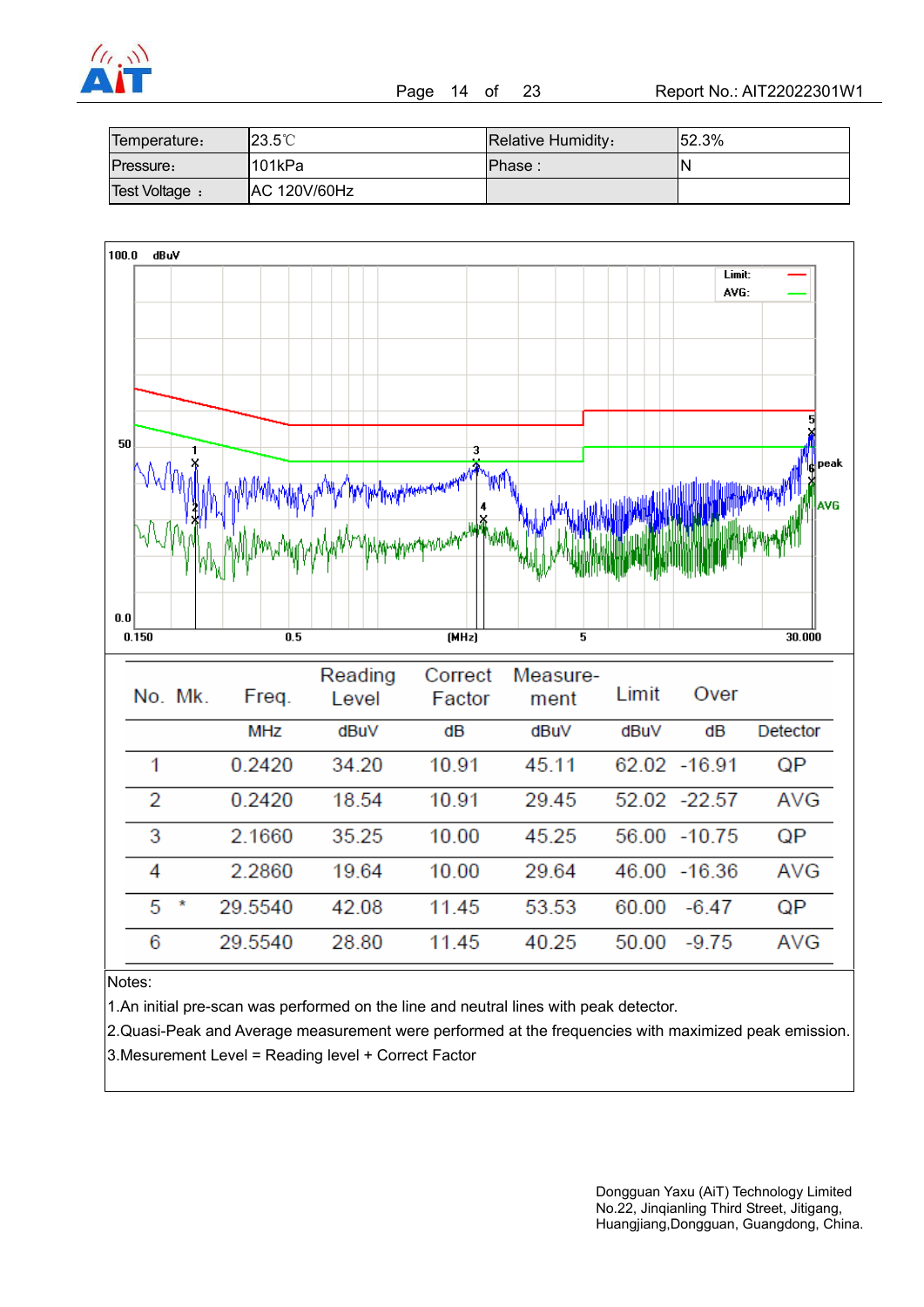

## **7 RADIATED EMISSION MEASUREMENT**

| <b>Test Requirement:</b>     | FCC Part15 C Section 15.209                  |            |            |            |            |
|------------------------------|----------------------------------------------|------------|------------|------------|------------|
| Test Method:                 | ANSI C63.10:2013                             |            |            |            |            |
| <b>Test Frequency Range:</b> | 9kHz to 1GHz                                 |            |            |            |            |
| Test site:                   | Measurement Distance: 3m                     |            |            |            |            |
| Receiver setup:              | Frequency                                    | Detector   | <b>RBW</b> | <b>VBW</b> | Value      |
|                              | 9KHz-150KHz                                  | Quasi-peak | 200Hz      | 600Hz      | Quasi-peak |
|                              | 9KHz<br>150KHz-30MHz<br>Quasi-peak           |            | 30KHz      | Quasi-peak |            |
|                              | 30MHz-1GHz<br>100KHz<br>300KHz<br>Quasi-peak |            |            | Quasi-peak |            |
|                              | Above 1GHz                                   | Peak       | 1MHz       | 3MHz       | Peak       |
|                              |                                              | Peak       | 1MHz       | 10Hz       | Average    |

### **7.1 Radiated Emission Limits**

#### **Limits for frequency below 30MHz**

| Frequency       | Limit $(uV/m)$ | Measurement<br>Distance(m) | Remark           |
|-----------------|----------------|----------------------------|------------------|
| $0.009 - 0.490$ | 2400/F(kHz)    | 300                        | Quasi-peak Value |
| 0.490-1.705     | 24000/F(kHz)   | 30                         | Quasi-peak Value |
| 1.705-30        | 30             | 30                         | Quasi-peak Value |

### **Limits for frequency Above 30MHz**

| Frequency     | Limit ( $d$ BuV/m $@3m$ ) | Remark           |
|---------------|---------------------------|------------------|
| 30MHz-88MHz   | 40.00                     | Quasi-peak Value |
| 88MHz-216MHz  | 43.50                     | Quasi-peak Value |
| 216MHz-960MHz | 46.00                     | Quasi-peak Value |
| 960MHz-1GHz   | 54.00                     | Quasi-peak Value |
|               | 54.00                     | Average Value    |
| Above 1GHz    | 74.00                     | Peak Value       |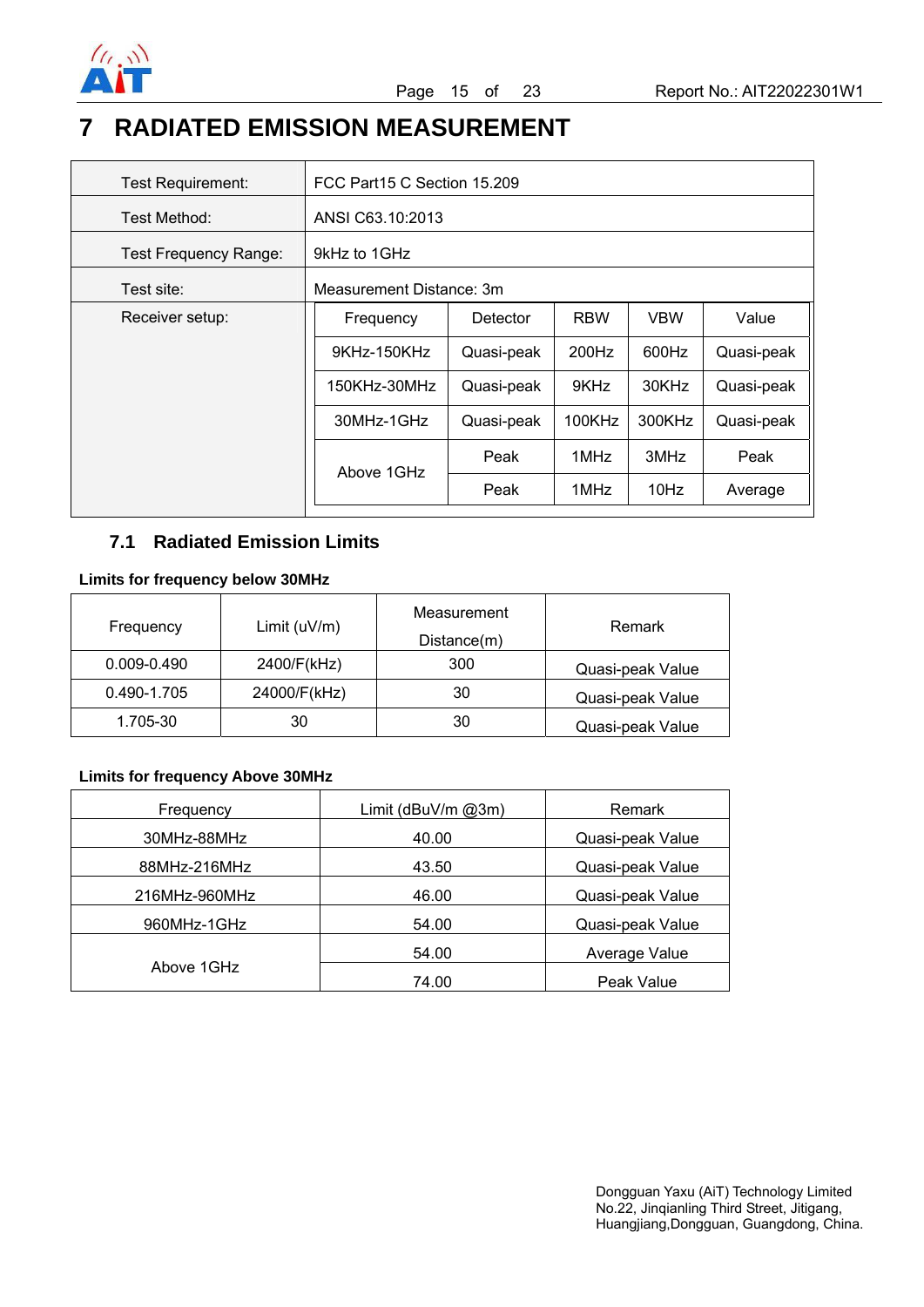

### **7.2 Anechoic Chamber Test Setup Diagram**

(A) Radiated Emission Test-Up Frequency Below 30MHz



**Below 30MHz** 

(B) Radiated Emission Test-Up Frequency 30MHz~1GHz





The radiated emission tests were performed in the 3 meters chamber test site, using the setup accordance with the ANSI C63.10-2013. The specification used was the FCC 15.209 and FCC 15.205 limits.

### **7.3 Test Procedure**

The EUT is placed on a turn table which is 0.8 meter above ground. The turn table can rotate 360 degrees to determine the position of the maximum emission level. The EUT is set 3 meters away from the receiving antenna which is mounted on a antenna tower. The antenna can move up and down between 1 to 4 meters to find out the maximum emission level. Broadband antenna (calibrated by dipole antenna) are used as a receiving antenna. Both horizontal and vertical polarization of the antenna are set on measurement.

## **7.4 DEVIATION FROM TEST STANDARD**

No deviation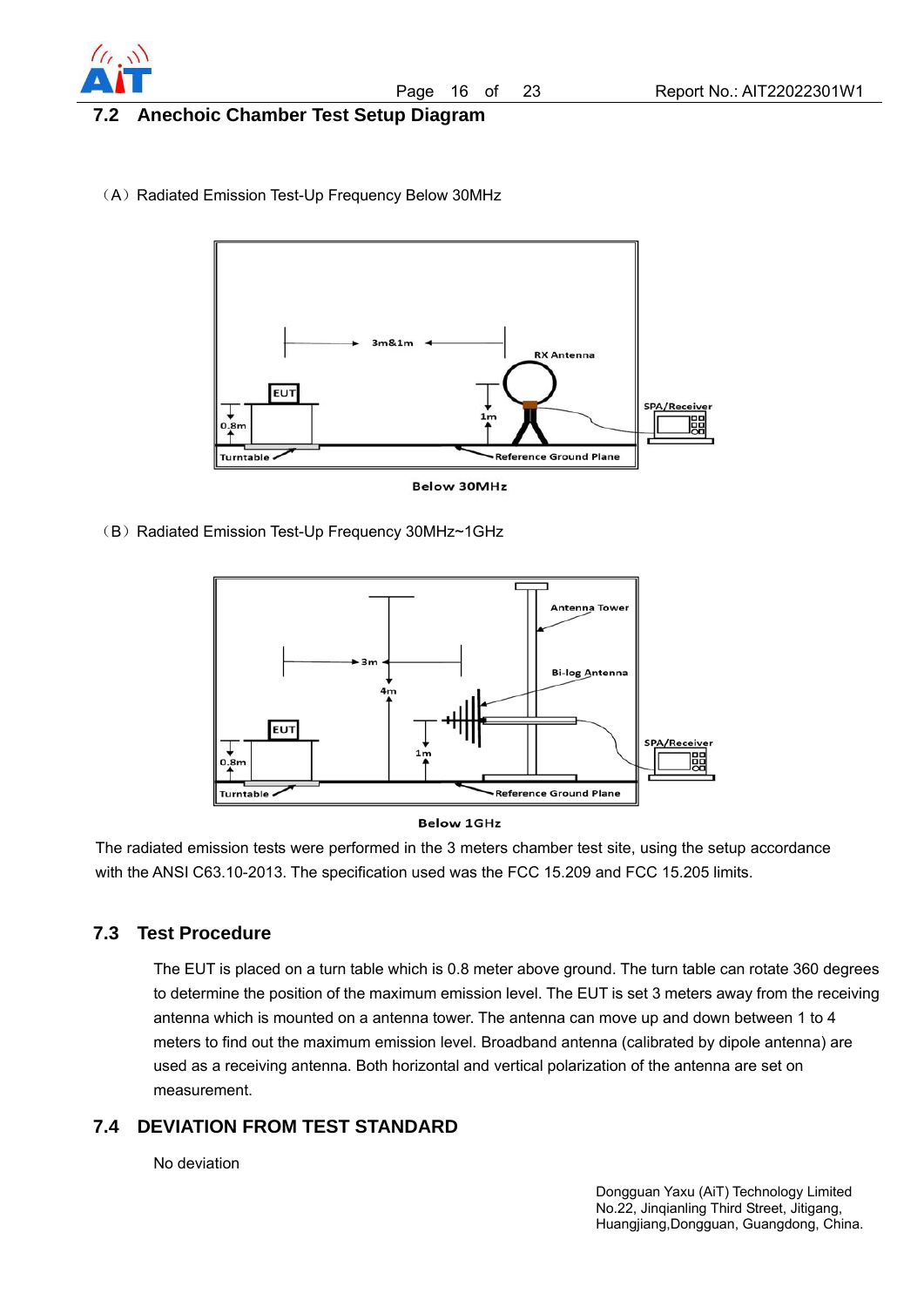

### **7.5 Test Result**

We pretest AC 120V and AC 230V in full load, half load and no load, the worst voltage was AC 120V in full load and the data recording in the report.

Measurement data:

Note: Limit dBuV/m @3m = Limit dBuV/m @300m+ 80 Limit dBuV/m  $@3m =$  Limit dBuV/m  $@30m + 40$ 

9 kHz~30 MHz

| Frequency | Meter Reading | Factor | <b>Emission Level</b> | Limits   | Margin   | Detector Type |
|-----------|---------------|--------|-----------------------|----------|----------|---------------|
| (MHz)     | $(dB\mu V)$   | (dB)   | $(dB\mu V/m)$         | (dBuV/m) | (dB)     |               |
| 0.1348    | 30.23         | 40.66  | 70.89                 | 104.93   | $-34.04$ | Peak          |
| 0.1348    | 26.79         | 40.66  | 67.45                 | 104.93   | $-37.48$ | Average       |
| 0.2290    | 27.11         | 38.88  | 65.99                 | 100.3    | $-34.38$ | Quasi-Peak    |
| 0.3462    | 26.52         | 33.17  | 59.69                 | 96.80    | $-37.11$ | Quasi-Peak    |
| 1.1129    | 15.91         | 25.58  | 41.49                 | 66.69    | $-25.20$ | Quasi-Peak    |
| 18.8931   | 19.69         | 13.50  | 33.19                 | 69.50    | $-36.31$ | Quasi-Peak    |
| 0.1318    | 30.23         | 40.66  | 70.89                 | 105.1    | $-34.25$ | Quasi-Peak    |

Note:

Pre-scan in the all of mode, the worst case in of was recorded.

Factor = antenna factor + cable loss – pre-amplifier.

Margin = Emission Level- Limit.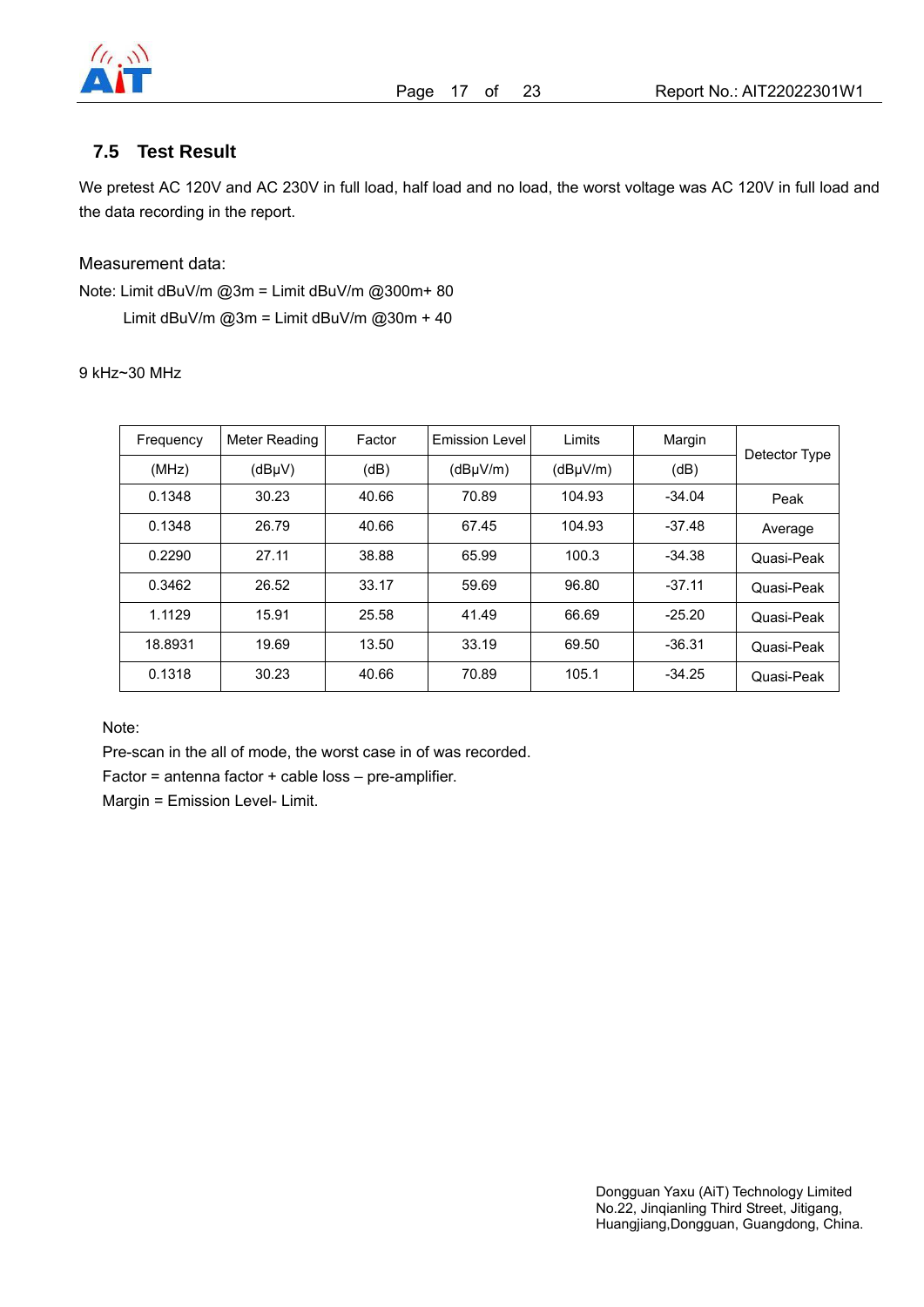

#### 30MHz-1GHz

| Temperature:  | 123.4℃              | Relative Humidity: | 152.3%             |
|---------------|---------------------|--------------------|--------------------|
| Pressure:     | l101 kPa            | Polarization:      | <b>IHorizontal</b> |
| Test Voltage: | <b>AC 120V/60Hz</b> |                    |                    |

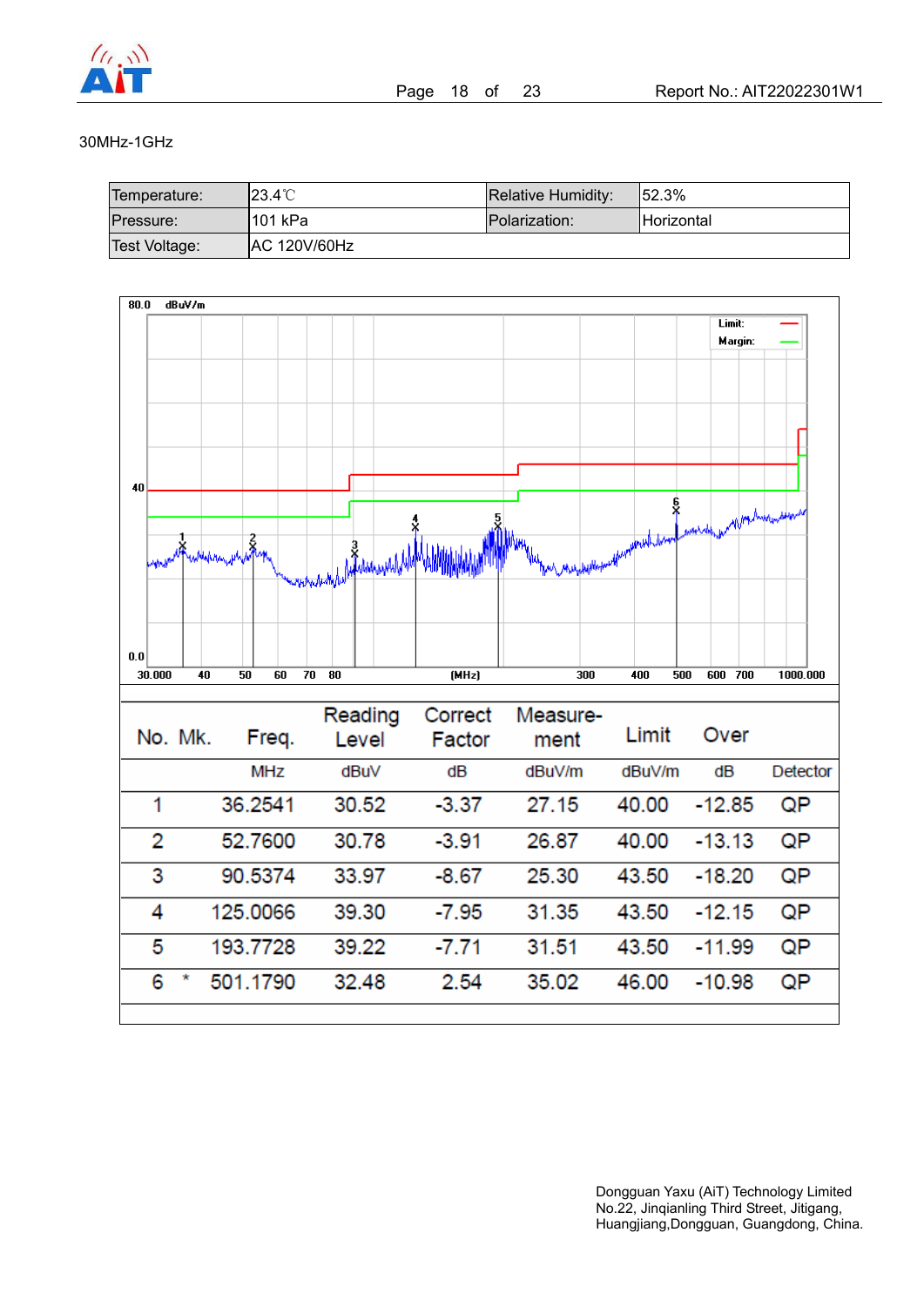

| Temperature:  | l23.4℃              | Relative Humidity: | 52.3%           |
|---------------|---------------------|--------------------|-----------------|
| Pressure:     | 1101kPa             | Polarization:      | <b>Nertical</b> |
| Test Voltage: | <b>AC 120V/60Hz</b> |                    |                 |



Remarks:

1.Final Level =Receiver Read level + Antenna Factor + Cable Loss – Preamplifier Factor

2.The emission levels of other frequencies are very lower than the limit and not show in test report.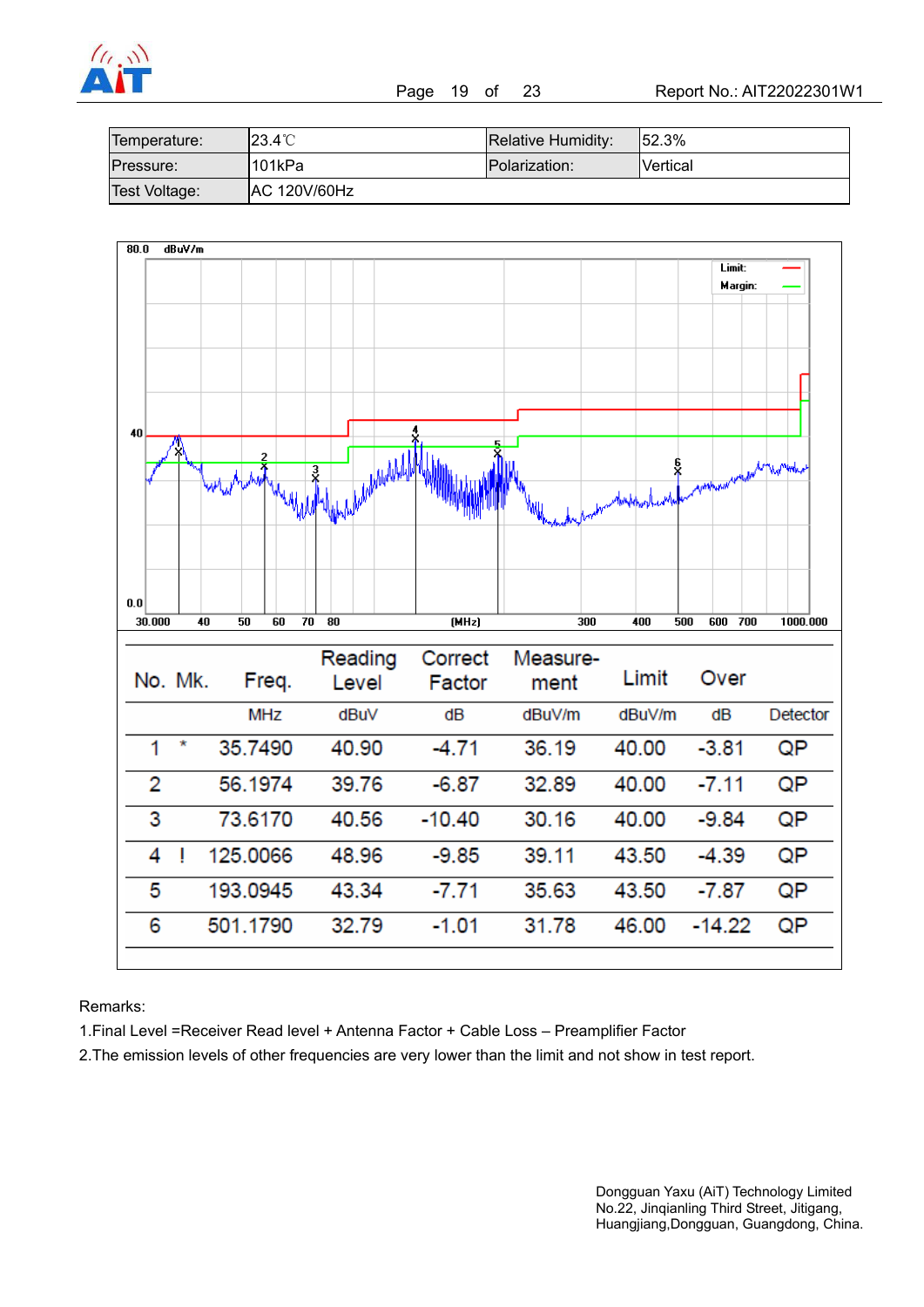

## **8 BANDWIDTH TEST**

#### **8.1 Test Procedure**

- 1. Set  $RBW = 3$  kHz.
- 2. Set the video bandwidth (VBW)  $\geq$  3 x RBW.
- 3. Detector = Peak.
- 4. Trace mode = max hold.
- 5. Sweep = auto couple.
- 6. Allow the trace to stabilize.

7. Measure the maximum width of the emission that is constrained by the frequencies associated with the two outermost amplitude points (upper and lower frequencies) that are attenuated by 20 dB relative to the maximum level measured in the fundamental emission.

#### **8.2 Test setup**

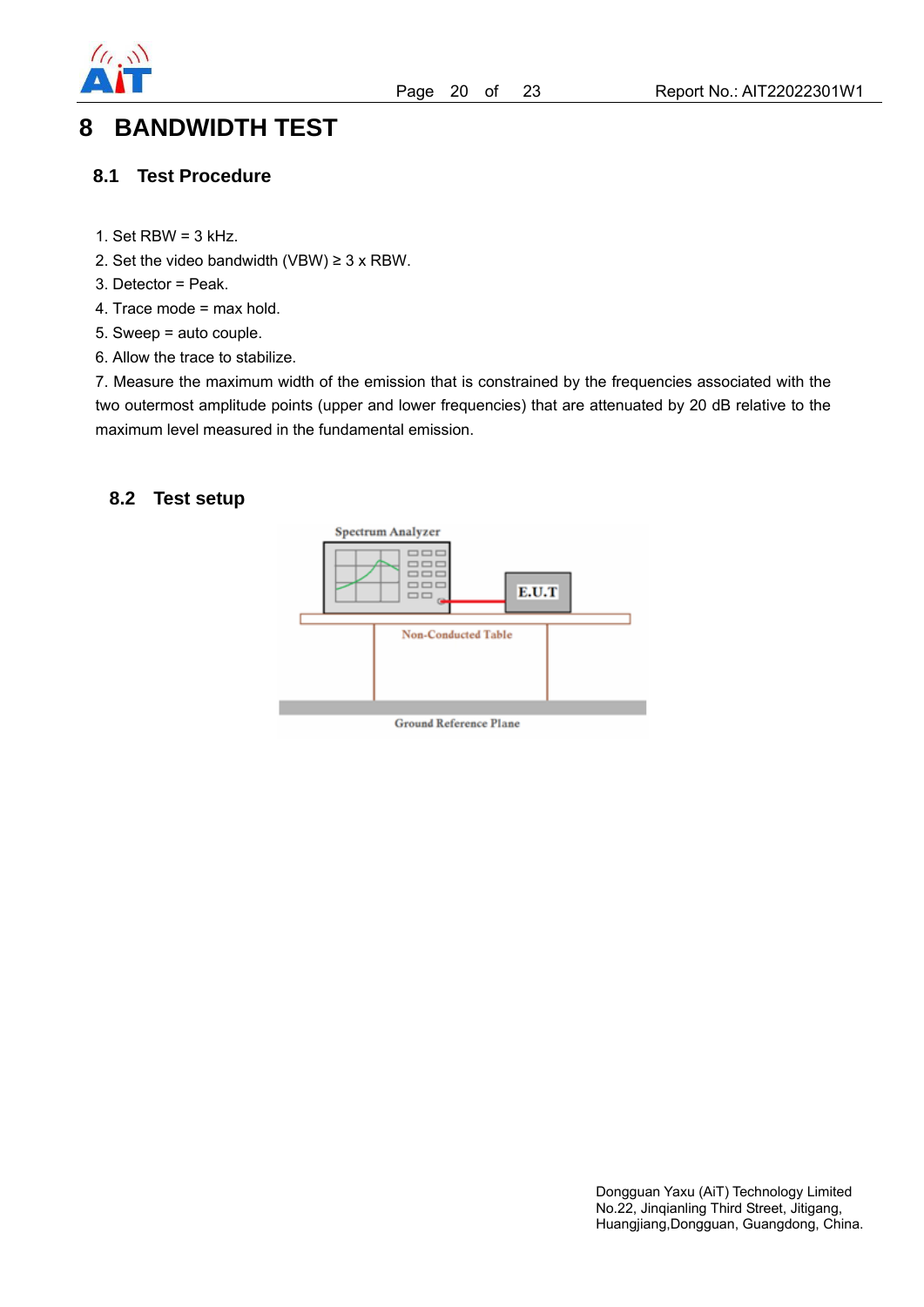

 $\begin{array}{ccc} \sqrt{(1-\lambda)^3} & & & \sqrt{(1-\lambda)^3} \ \hline \end{array}$  Page 21 of 23 Report No.: AIT22022301W1

| lemperature: | $\sim$<br>nn<br>້∠<br>◡ | <b>Relative Humidity:</b> | 48% |
|--------------|-------------------------|---------------------------|-----|
| ressure:     | 101kPa                  |                           |     |

| 20dB bandwidth<br><b>Frequency</b><br>(KHz)<br>(KHz) |      | 99% bandwidth<br>(KHz) | <b>Result</b> |  |
|------------------------------------------------------|------|------------------------|---------------|--|
| 135                                                  | 2.75 | -                      | Pass          |  |

| Spectrum                 |                              |                            |                                      |              |                              |       |                 |                        |          |                 | 쁏                |  |
|--------------------------|------------------------------|----------------------------|--------------------------------------|--------------|------------------------------|-------|-----------------|------------------------|----------|-----------------|------------------|--|
|                          | Ref Level -10.00 dBm         |                            | Offset 3.50 dB RBW 1 kHz             |              |                              |       |                 |                        |          |                 |                  |  |
| Att<br>$\bullet$ 1Pk Max | 0 dB                         | <b>SWT</b>                 | $1.9 \text{ ms}$ WBW $3 \text{ kHz}$ |              |                              |       | Mode Auto FFT   |                        |          |                 |                  |  |
|                          |                              |                            |                                      |              |                              |       |                 |                        |          |                 | $-59.39$ dBm     |  |
|                          |                              |                            |                                      |              |                              | M1[1] |                 |                        |          | 134.5370 kHz    |                  |  |
| $-20$ dBm $-$            |                              |                            |                                      |              |                              |       | ndB             |                        |          |                 | 20.00 dB         |  |
|                          |                              |                            |                                      |              |                              | Bw    |                 |                        |          | 2.750000000 kHz |                  |  |
| -30 dBm-                 |                              |                            |                                      |              |                              |       | Q factor        |                        |          |                 | 48.9             |  |
|                          |                              |                            |                                      |              |                              |       |                 |                        |          |                 |                  |  |
| $-40$ dBm-               |                              |                            |                                      |              |                              |       |                 |                        |          |                 |                  |  |
|                          |                              |                            |                                      |              |                              |       |                 |                        |          |                 |                  |  |
| $-50$ dBm $-$            |                              |                            |                                      |              |                              |       |                 |                        |          |                 |                  |  |
|                          |                              |                            |                                      |              | M1<br>v                      |       |                 |                        |          |                 |                  |  |
| $-60$ dBm $-$            |                              |                            |                                      |              |                              |       |                 |                        |          |                 |                  |  |
|                          |                              |                            |                                      |              |                              |       |                 |                        |          |                 |                  |  |
| $-70$ dBm                |                              |                            |                                      |              |                              |       |                 |                        |          |                 |                  |  |
|                          |                              |                            |                                      |              |                              |       | $\frac{12}{7}$  |                        |          |                 |                  |  |
| $-80$ dBm $-$            |                              |                            |                                      |              |                              |       |                 |                        |          |                 |                  |  |
|                          |                              |                            |                                      |              |                              |       |                 |                        |          |                 |                  |  |
| $-90$ dBm-               |                              |                            |                                      |              |                              |       |                 |                        |          |                 |                  |  |
| $-100$ dBm-              |                              |                            |                                      |              |                              |       |                 |                        |          |                 |                  |  |
|                          |                              |                            |                                      |              |                              |       |                 |                        |          |                 |                  |  |
|                          |                              |                            |                                      |              |                              |       |                 |                        |          |                 |                  |  |
| CF 135.0 kHz             |                              |                            |                                      |              | 691 pts                      |       |                 |                        |          |                 | Span 10.0 kHz    |  |
| Marker                   |                              |                            |                                      |              |                              |       |                 |                        |          |                 |                  |  |
| Type Ref                 | Trc                          | X-value                    |                                      |              | Y-value                      |       | <b>Function</b> | <b>Function Result</b> |          |                 |                  |  |
| M1                       | $\mathbf 1$                  | 134.537 kHz<br>133.133 kHz |                                      | $-59.39$ dBm |                              |       | ndB down        |                        | 2.75 kHz |                 |                  |  |
| T1<br>T2                 | $\mathbf{1}$<br>$\mathbf{1}$ |                            | 135.883 kHz                          |              | $-79.36$ dBm<br>$-79.61$ dBm |       | ndB             |                        |          |                 | 20.00 dB<br>48.9 |  |
|                          |                              |                            |                                      |              |                              |       | Q factor        |                        |          |                 |                  |  |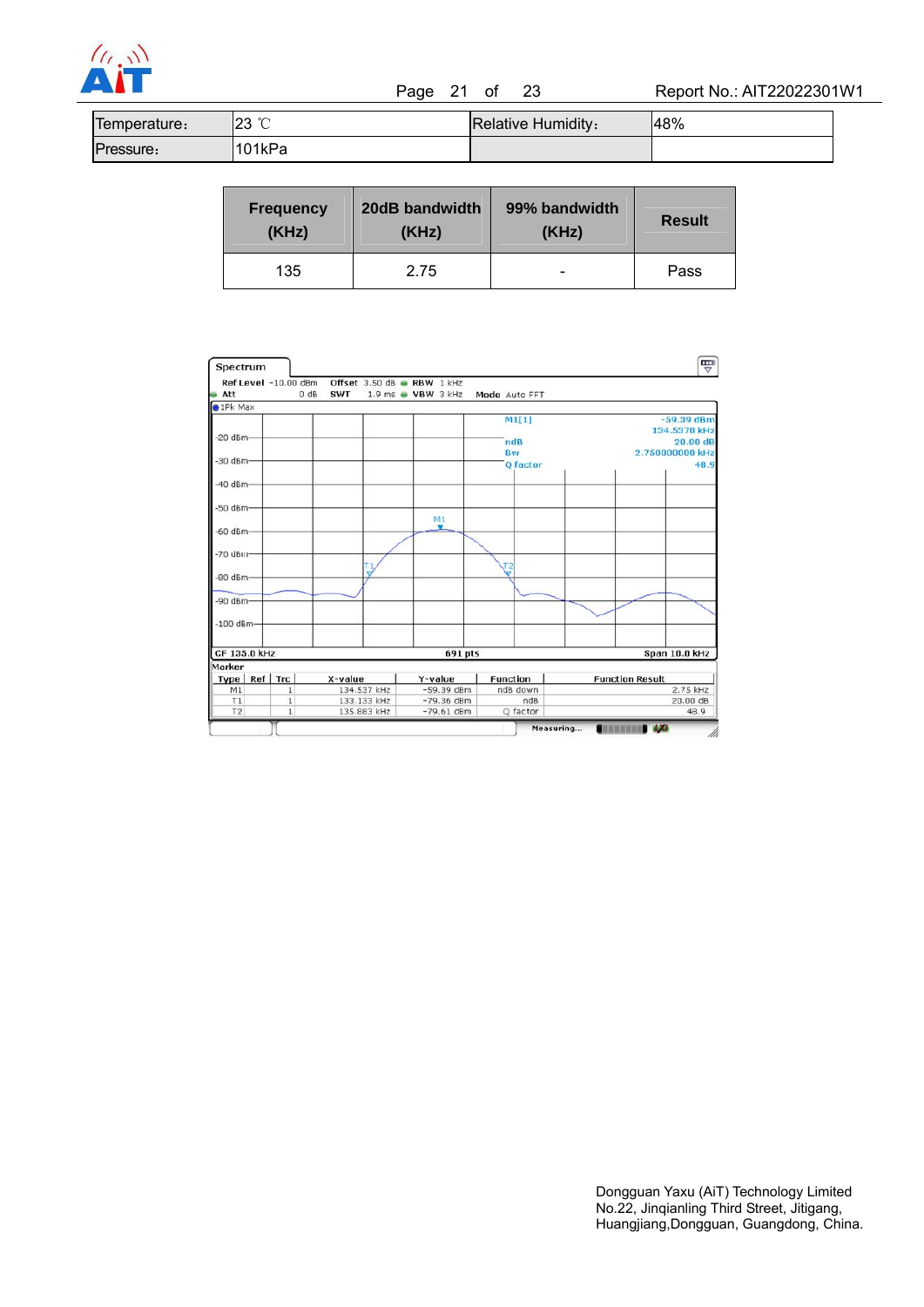

## **9 ANTENNA REQUIREMENT:**

#### **Standard requirement:** FCC Part15 C Section 15.203

An intentional radiator shall be designed to ensure that no antenna other than that furnished by the responsible party shall be used with the device. The use of a permanently attached antenna or of an antenna that uses a unique coupling to the intentional radiator, the manufacturer may design the unit so that a broken antenna can be replaced by the user, but the use of a standard antenna jack or electrical connector is prohibited.

#### **EUT Antenna:**

The antenna is Inductive loop coil Antenna, the best case gain of the antenna is 0dBi, reference to the appendix for details.